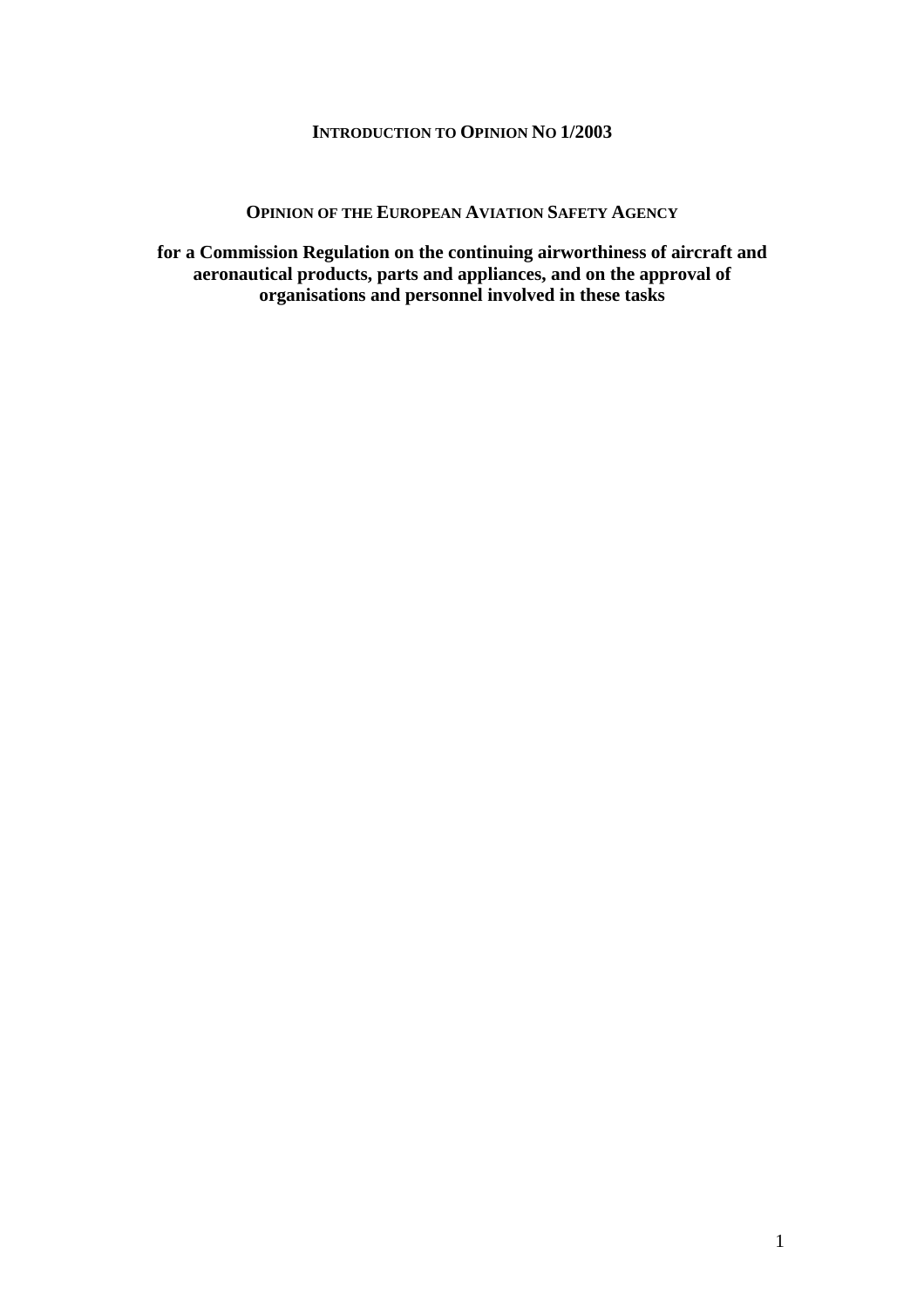# **I. General**

- 1. Regulation (EC) No 1592/2002 of the European Parliament and of the Council (the "Basic Regulation") requires the Commission, as part of the legislative process leading to Agency establishment, to adopt a comprehensive framework of rules for the implementation of the essential airworthiness and environmental protection requirements. Whilst taking into account the worldwide aircraft experience, and scientific and technical progress, these implementing rules must reflect the state of the art and the best practices in the field of airworthiness and allow for rapid reactions.
- 2. The Agency is directly involved in the rule-shaping process. It assists the Commission in preparing drafts in accordance with Regulation procedures, which will be submitted to the Commission as 'Opinions' (see Articles 12, 13) and 14 of the Basic Regulation).
- 3. The Agency herewith submits its Opinion to the Commission which purports to fulfil the requirements of the Articles 5 and 12, paragraph 2(b) of the Basic Regulation to permit its full implementation in the field of continuing airworthiness. This Opinion consists of a Commission Regulation on the continuing airworthiness, including maintenance, of aircraft, parts and appliances, and the certification of organisations and personnel involved in the related tasks. This Regulation contains four Annexes for the related fields (Part-M, Part-145, Part-66 and Part-147).
- 4. The structure and scope of the Opinion is outlined further below. For the development of that text the Agency gratefully relied on the voluntary contributions of so-called 'Core Groups'. These are groups of experts who, dwelling on their expertise and technical knowledge, facilitated the drafting of implementing rules in the light of existing international, JAA and industry practices. The text, in particular its technical provisions, present a pragmatic approach, JARs and changes thereto, as well as available JAA regulatory material having been used extensively to provide with maximum continuity with the current requirements widely used by Member States.
- 5. The Agency has also developed drafts of acceptable means of compliance (AMC) and guidance material (GM). These drafts have been published for consultation of the interested parties*.* The associated material however fall outside the remit of the implementing rules and will therefore be subject to separate adoption by the Agency's Executive Director.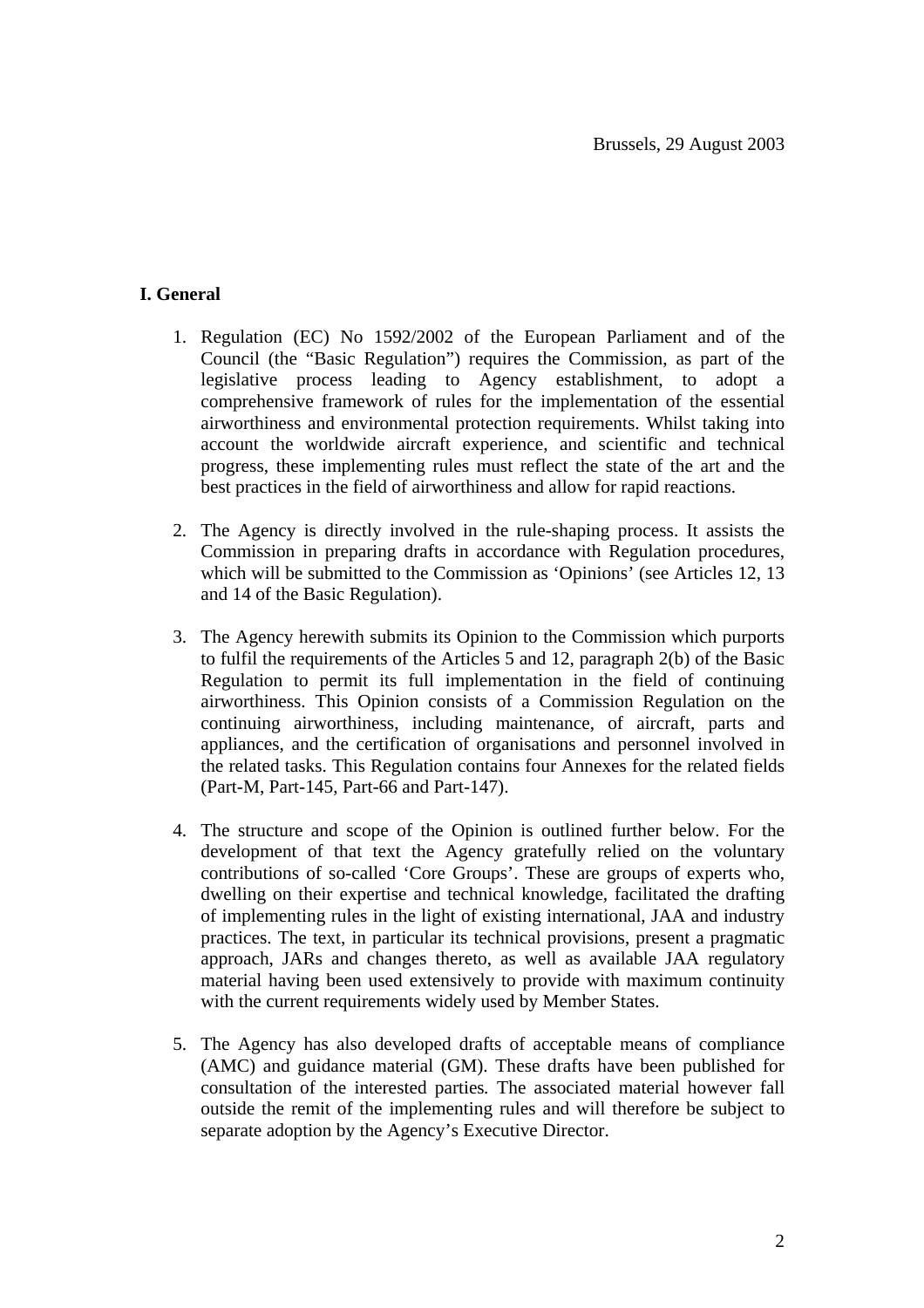## **II. Consultation and review of comments**

- 6. The draft Opinion for a Commission Regulation on the continuing airworthiness, including maintenance, of aircraft, parts and appliances, as well as the certification of organisations and personnel involved in the related tasks, was circulated the  $6<sup>th</sup>$  of June 2003 among the interested parties, after the consistency of the draft with the Community law and the European policies has been verified.
- 7. By 18 July 2003, 1870 comments were received as listed in this document. 288 comments are related to the draft Commission Regulation, 854 to the Annex I of the draft Commission Regulation (Part-M), 412 to the Annex II (Part-145), 211 to the Annex III (Part-66) and 104 to the Annex IV (Part-147).
- 8. The review of all comments has been made by a group composed of the focal points of the Core Groups that had prepared the building elements of the draft Commission Regulation and of the legal revisers involved in the preparation of the draft Opinion. The results of the review of all received comments are incorporated in the Comment/Response Documents (CRD). As required by the Basic Regulation, this opinion, including the CRD, will be widely available, in particular via the web site of the JAA and the Agency.
- 9. Several commenters have stressed the need for Acceptable Means of Compliance (AMC) and Guidance Material (GM) to be published in the same time as the implementing rules, but with regard to the time restrains it is not possible to publish the Opinion and the revised AMC and GM simultaneously. While such simultaneity is not a legal requirement, the Agency recognises the benefit of their early availability and will do its utmost to finalise and publish them at the same time the adopted Commission Regulation is published.
- 10. The final version of the Opinion includes improvements thanks to the comments sent by the NAAs, the industry and the foreign organisations. The revised text of the Opinion does not differ significantly from the initial draft. It should be noted that the initial wording of that draft was the result of the discussions in the Core Groups where several interested parties were represented and of further exchanges between the Core Groups and JAA Sectoral Teams in which interested parties are participating. With regard to the received comments, it has been decided to extent significantly the transition periods for several provisions of the Commission Regulation.
- 11. The present document consists of three different parts:
	- All received comments on the draft Opinion and the responses (divided into five CRDs).
	- The modified draft Commission Regulation including the changes made in accordance with the received comments.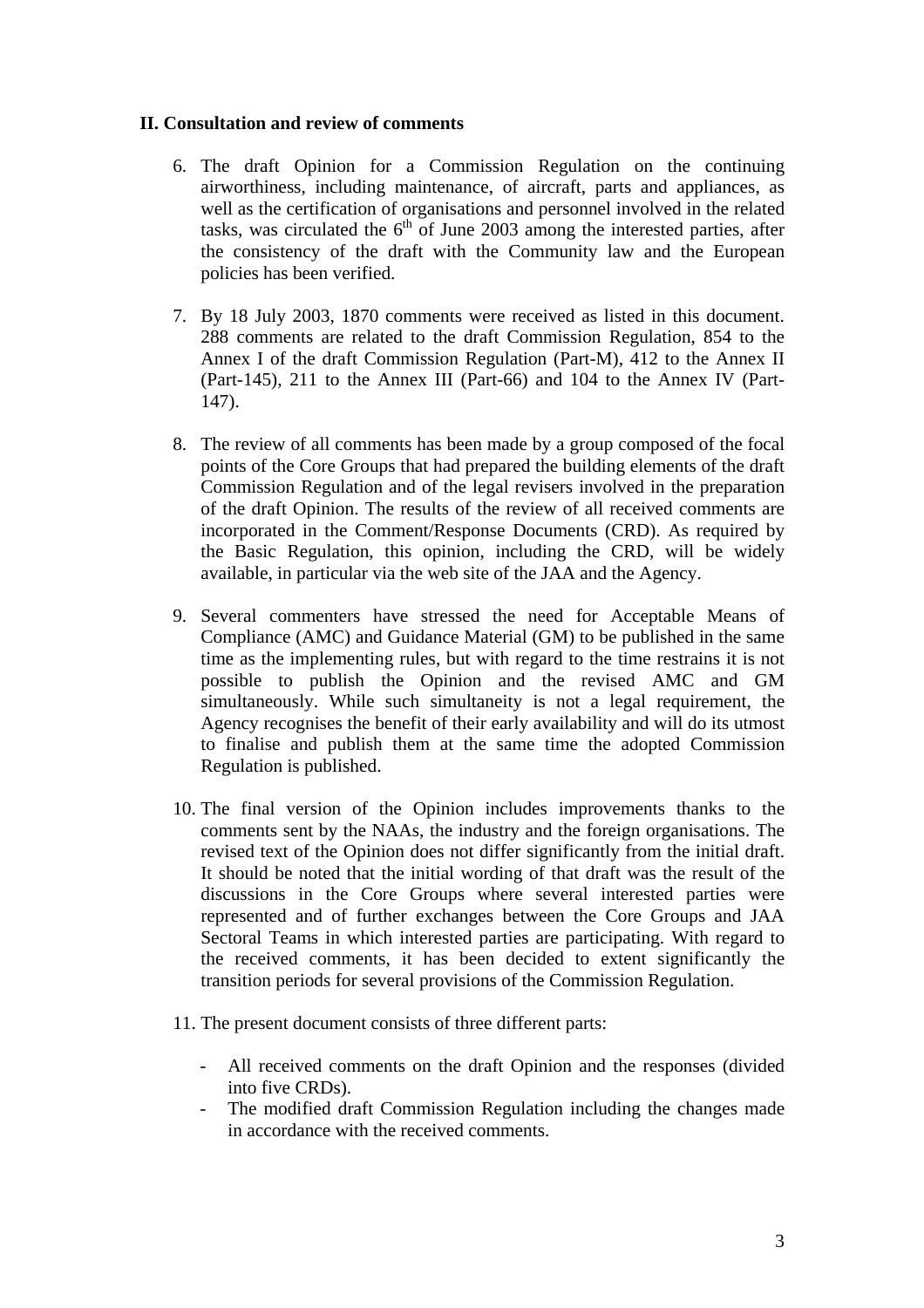Notes regarding the consultation procedure (note 1), the transition (note 2) and the consequences of the entry into force of the Commission Regulation on foreign organisations and personnel (note 3).

## **III. Main points**

12. In this chapter are summarised the most important concerns expressed by commenters. Detailed comments and responses are included in the attached CRD.

#### *A) Main points related to Part-M*

Most notable comments addressed the following issues:

#### a) Transition

13. A number of comments were received on transition. There were two main areas. On the one hand the absence of a transition period for the provisions of that Part transposing the relevant provisions of JAR-OPS created a serious problem as in many Member States JAR-OPS is not yet the sole technical code used to regulate commercial air transport. On the other hand, it was felt by many that for general aviation and airworthiness reviews, the transition proposed was not sufficient. The text has been changed in order to satisfy these concerns

#### b) Relations with third countries

14. Some Member States have existing arrangements with third countries for the continuing airworthiness of aircraft on their register. It was asked by these Member States to allow these arrangements to continue. The Basic Regulation in Article 4 already covers this issue. It was therefore not possible to satisfy their request. Some of these arrangements will no longer be applicable.

## c) Light aviation

15. The general aviation community expressed a lot of concerns. Most of these concerns are based on misconceptions; requirements placed in Part-21 that are not relevant to that Part and possible unclear wording in the text. The rule has been amended each time it was found unclear. Adjustments have been made also to Part 21 (see the related Opinion). As a general remark, the Agency want to draw the attention of commenters on the fact that the proposed measures are in line, as a minimum, with the ICAO Annexes with the possibility given to owners of aircraft to have a higher standard of continuing airworthiness on a voluntary basis. It also realises the need to use the transition periods to communicate with this section of the aviation community to better explain the content of the regulations and the issues at hand.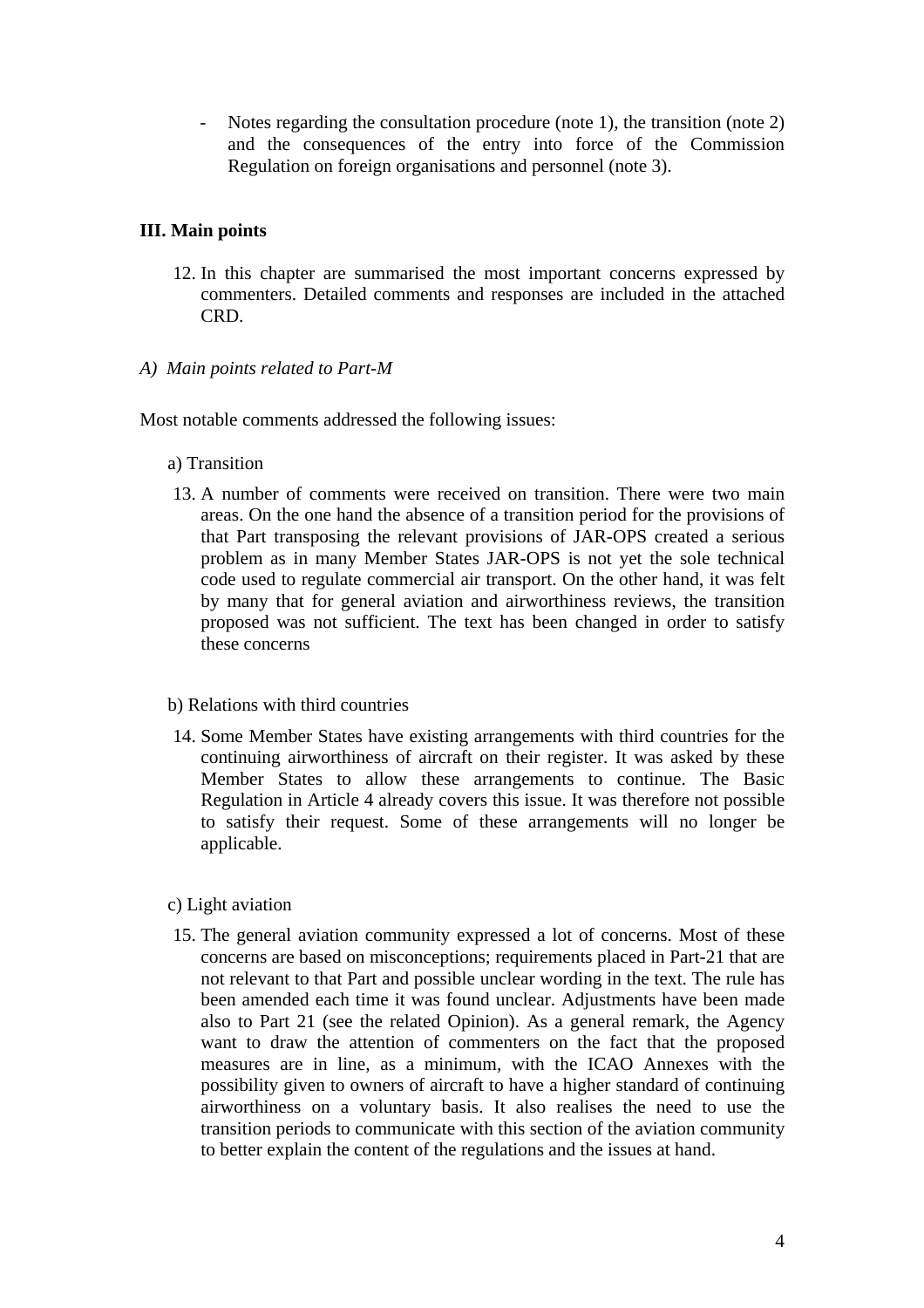- d) Contracting of technical services
- 16. The proposed measures merely transpose the provisions of the JAR-OPS system which do not permit the contracting of technical services by a commercial operator. Only subcontracting according to JAA TGL 34 (authorising some tasks to be carried out by another organisation under the operator's complete responsibility) is possible. Many operators would like a more liberal solution to be implemented. Discussions have already taken place for several years within the JAA system and such discussions may need to be reopened to find a reasonable outcome. For the time being the Opinion, as agreed at the beginning of the exercise, reflect the current situation in the JAA system.

### e) Maintenance programmes

17. Some parts of industry do not wish to have approved maintenance programmes adapted for each aircraft, as some Member States do not require them. However, the approved maintenance programme is the cornerstone of the ICAO system and is applied in many countries. The solution found has been to simplify as much as possible both the development and the approval of these maintenance programmes.

## f) Aircraft surveys

18. Some commented that it was not necessary to survey the aircraft during airworthiness reviews. Furthermore it was felt unnecessary to have qualified certifying staff to assist during this survey. After having given full consideration to the arguments proposed the Agency concludes that these surveys are essential to flight safety as they allow control of the aircraft as described on paper with the aircraft itself, thus creating an extra filter for mistakes and omissions. Furthermore, some surveys may involve tasks that can be qualified as maintenance, thus the need for qualified certifying staff.

## *B) Main points related to Part-145*

#### a) Transition

- 19. This subject proved to be the common thread for many comments, in particular those elements associated with Part-66 compliance for aircraft above 5700kg, aircraft 5700kg and below, component certification and human factors, which was transferred from JAA Amendment 5 to JAR 145. These transition elements have therefore been taken into account in the final draft of the Commission Regulation.
- b) Relations with third countries
- 20. Various comments addressed the subjects of existing bilateral agreements and non-EU JAA full Member State approvals, which are part of the existing JAA system. An explanation of how the new system will work for foreign organisations and personnel provided in the attached note 3.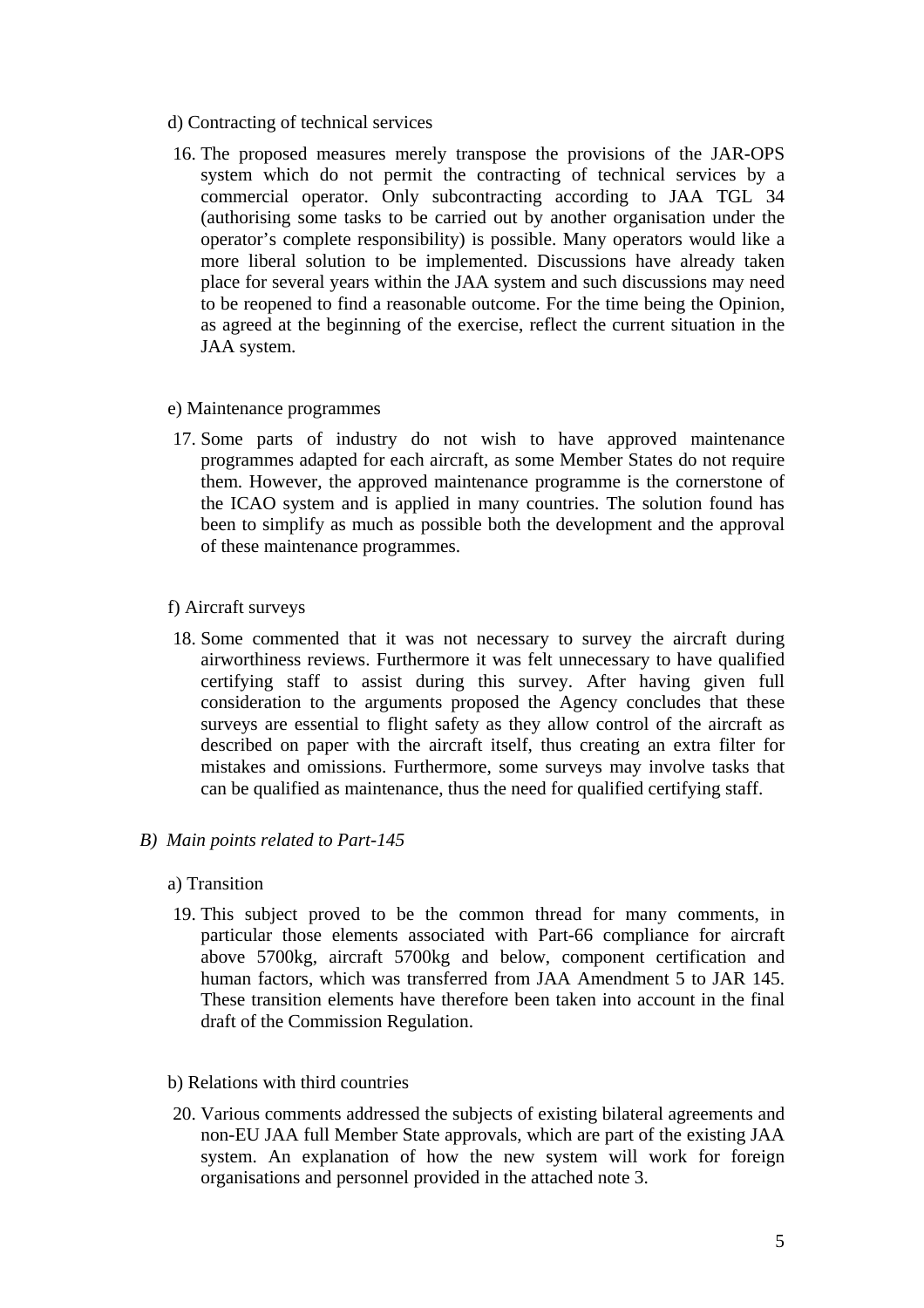- c) Addition of existing JAA text to the rule
- 21. Numerous comments were received regarding the incorporation into the rule of text from the JAA categories of Acceptable Means of Compliance (AMC) and Temporary Guidance Leaflets (TGLs). Most notably the incorporation of elements of JAA TGLs 9, 10 and 11 into a new paragraph 145.A.42 dealing with components and the incorporation of JAA TGLs 38 and 42 into 145.A.30 (j). These comments led to significant text changes to eliminate possible difficulties.
- d) Interface with other Parts
- 22. Text that required harmonisation between Part-145, Part-66 and in particular Part-M was a widely commented aspect of the proposed Part-145, with extensive amendments being made as a result of the valuable comments.
- *C) Main points related to Part-66* 
	- a) Age requirements
	- 23. Five commenters questioned the minimum age of 18 years for applying for a Part-66 licence, noting that the original JAR 66 requirement included a minimum of 21 years. In fact JAR 66 included a minimum age of 21 years for exercising certification privileges, however nothing prevented a person from applying for a JAR 66 licence before the age of 21, e.g. at 18. In practice the original JAR 66 21 year old limit for exercising privileges was transferred to Part-145 while it was decided to include an 18 year old limit for applying for a licence in Part-66. This proposal has the following merits:
		- it does not affect the minimum age for certifying staff in a Part-145 organisation;
		- it still permits a person to apply for a Part-66 licence before the age of 21;
		- it complies with the equivalent provisions of ICAO Annex 1;
		- it permits a licence holder to exercise privileges in non commercial air transport before the age of 21, as the Part-M Core Group wished. For all the above reasons it was decided to keep the minimum age of 18 in the final rule.
	- b) Basic knowledge requirement: specific category for light aircraft avionics
	- 24. This question was raised by three commenters and already discussed at length when developing the JAA proposal on which draft Part-66 is based. It proved impractical to define a specific avionics category for aircraft below 5700kg: within this group of aircraft, some aircraft are of simple technology without avionics systems, where most maintenance can be